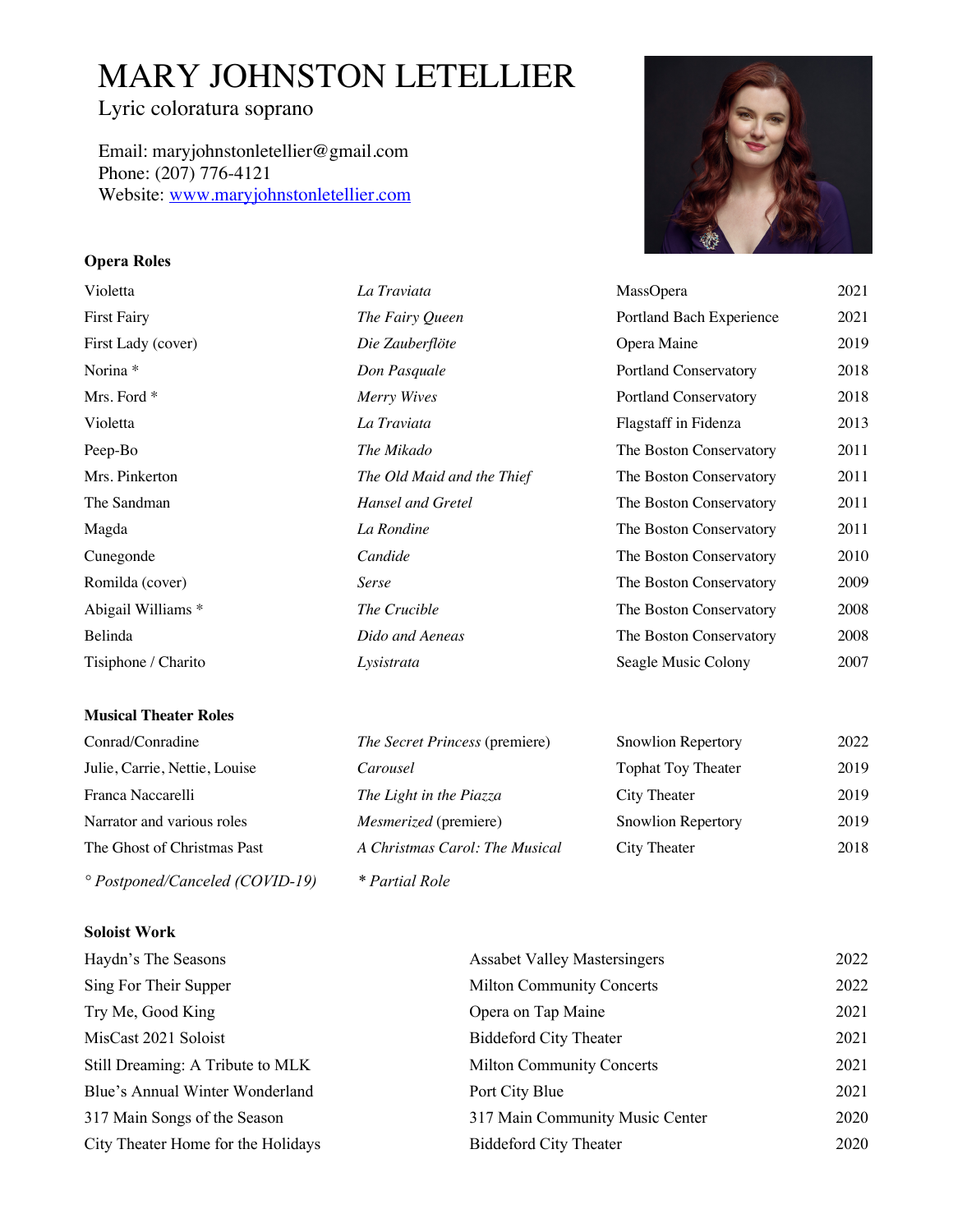| Opera Maine Ocean View Recital  | Opera Maine                   | 2020 |
|---------------------------------|-------------------------------|------|
| City Theater Highlights Concert | <b>Biddeford City Theater</b> | 2020 |
| <b>BLM: Faculty Concert</b>     | University of Southern Maine  | 2020 |
| A Vocal Smorgasbord             | University of Southern Maine  | 2019 |

| <b>Soloist Work (continued)</b>  |                         |                  |
|----------------------------------|-------------------------|------------------|
| Broadway at Good Theater         | Good Theater            | 2019-Present     |
| Governor's Conference on Tourism | Opera Maine             | 2019             |
| <b>SAGE</b> lecture series       | Opera Maine             | 2019             |
| Lyric's Greatest Show Fundraiser | Lyric Music Theater     | 2019             |
| Opera on Tap Maine               | Opera on Tap Maine      | $2019$ - Present |
| Marston-Kotzschmar Club          | Marston-Kotzschmar Club | $2019$ - Present |
| Portland Rossini Club            | Portland Rossini Club   | $2011$ - Present |

#### **Professional Ensemble/Opera Chorus**

| Der Fliegende Holländer | Opera Maine | 2022 |
|-------------------------|-------------|------|
| Die Zauberflöte         | Opera Maine | 2019 |

### **Education and Training**

| Doctorate of Musical Arts in Vocal Performance         | <b>New England Conservatory</b> | Ant 2025 |
|--------------------------------------------------------|---------------------------------|----------|
| Vocal Performance Pedagogy Workshop                    | The Boston Conservatory         | 2021     |
| Acoustic Vocal Pedagogy (Online workshop - Ian Howell) | <b>New England Conservatory</b> | 2021     |
| Opera Programs Berlin                                  | Online Workshop                 | 2020     |
| Flagstaff in Fidenza Opera Program                     | Fidenza, Italy                  | 2013     |
| Master of Music in Opera Performance                   | The Boston Conservatory         | 2011     |
| Bachelor of Music in Vocal Performance: Opera Emphasis | The Boston Conservatory         | 2009     |
| Seagle Music Colony                                    | Schroon Lake, NY                | 2006     |

#### **Awards and Honors**

| National NATS Artist Award Semi-Finalist/Anne Marie Gerts Award | 2022           |
|-----------------------------------------------------------------|----------------|
| New England NATS Artist Award Winner                            | 2021           |
| NATS Maine Chapter President                                    | 2021 - Present |
| NATS Maine Chapter Vice President                               | $2019 - 2021$  |
| Boston Conservatory Merit Scholarship                           | 2005-2011      |
| Arthur P. Whitney Award for Highest Academic Excellence         | 2009           |
| Pi Kappa Lambda Membership                                      | 2007           |
| Boston Classical NATS (1st Place)                               | 2007           |
| Boston Classical NATS (3rd Place)                               | 2006           |

#### **Other Information**

- § **Special Skills:** Piano, Ballet, Tap, Alexander Technique, Linklater
- § **Languages:** Italian, French, German, Latin, Spanish